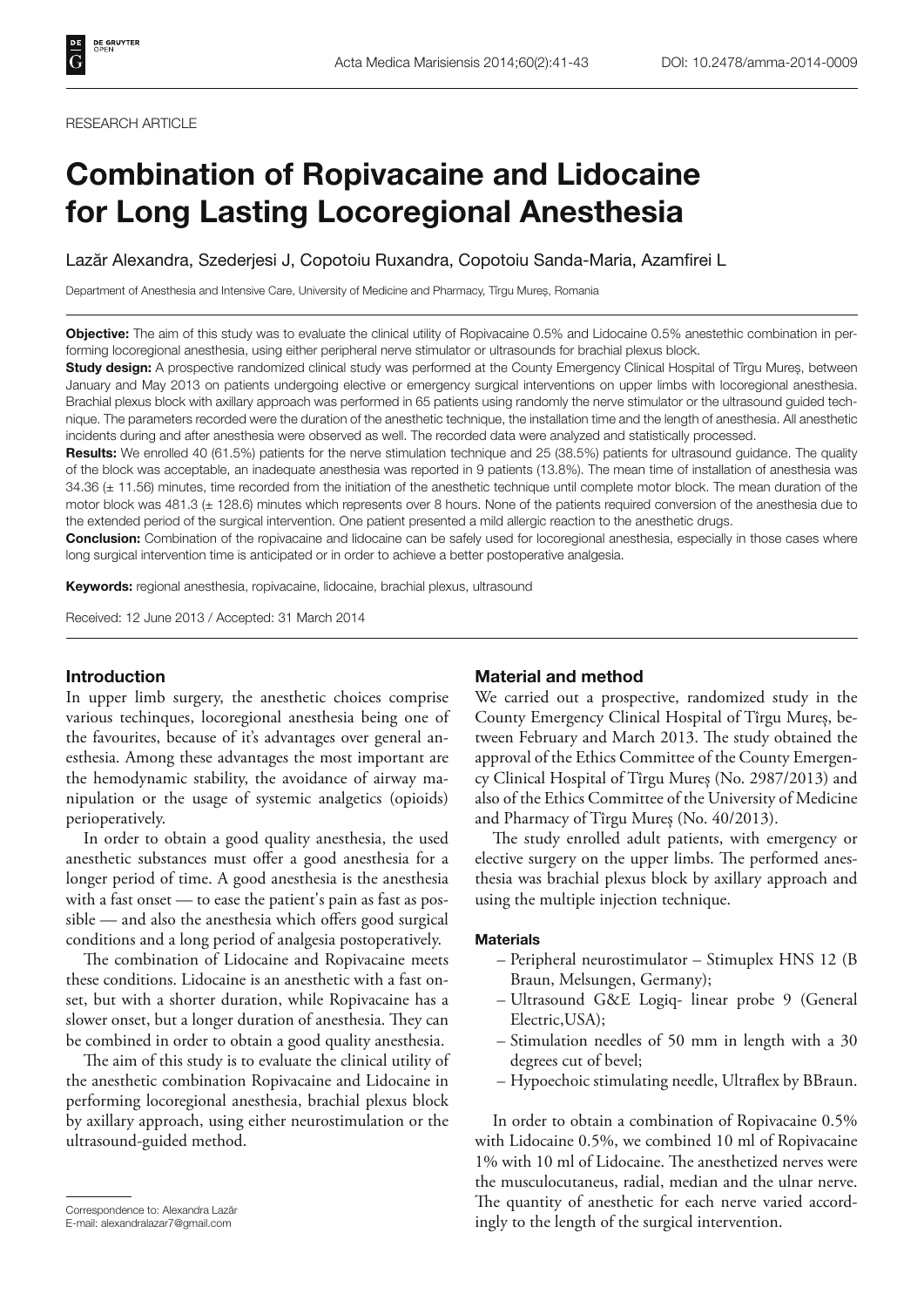## **Study protocol**

After informing the patient and obtaining a written consent, the patient was positioned supine with the arm of the injured limb at a 90-degree angle.

After assessing a venous access and monitoring the vital signs (non-invasive blood pressure, three leads ECG, peripheral oxygen saturation), the puncture site was established by palpation of the axillary artery. Subcutaneous anesthesia was performed using 1–2 ml of Ropivacaine 0.5% and Lidocaine 0.5%. The anesthetic technique was performed using either the peripheral neurostimulator or ultrasound guidance.

When the peripheral neurostimulation method was used, the 50 mm needle position relative to the axillary artery was anteriorly for the musculocutaneus and the median nerve, anterior-inferior for the ulnar nerve and posterior-inferior for the radial nerve. The stimulation parameter used at the beginning of the procedure was of 1.2 mA and when the characteristic motor response was obtained, the amplitude of the stimulation was gradually reduced, the anesthetic infusion being made at ≤0.5 mA.

The ultrasound-guided method implied spotting the axillary artery and the surrounding nerves by direct visualization. For the brachial plexus nerves localization a 50 mm hypoechoic needle was used and as an adjuvant method a peripheral neurostimulator with low amplitude impulses (0.2–0.4 mA) was used.

The technique used for anesthetic administration was the triple injection technique, the anesthetic volume administered ranged from 4 to 10 ml for each nerve equivalent to 20–50 mg for each anesthetized nerve.

A successful anesthesia was considered when we obtained a complete sensorial and motor block. In case of an unsuccessful anesthesia, we identified the territory and supplemented the anesthesia by a new puncture, or local anesthesia with Lidocaine 1% was delivered.

The quality of postoperative anesthesia was assessed by reevaluation of motor and sensory block quality and quantification of systemic analgesics need.

A specific data sheet was used for data collection, which included the following:

 $-$  the patient s identification code – number of the observation chart;



- the primary diagnosis and also the secondary diagnoses;
- anthropometric data, such as age, height, weight;
- the method by which the anesthesia was performed neurostimulation or ultrasound-guided;
- the anesthetized nerves;
- the quantity of anesthetic administered for each nerve;
- when the neurostimulation method was used the mi-
- nimum amplitude of neurostimulation was recorded;
- the exact time of anesthesia initiation;
- $-$  the exact time of anesthesia finalization;
- the exact time of motor/sensory block installation;
- during anesthesia, intraoperative and postoperative incidents and accidents were registered.

The processed data were:

- anesthesia installation time the time recorded from the moment of anesthesia initiation until the moment of obtaining complete motor/sensory block.
- the testing methods were the heat sensitivity and response to painful stimuli;
- total duration of anesthesia-the period between the initiation of the anesthesia and the moment when the patient felt the first pain sensation or systemic analgesics was needed.

Incidents and accidents recorded were:

- during anesthesia arterial punctures, allergic reactions;
- intraoperative necessity of anesthesia supplementation by the surgeon, with local anesthetics;
- postoperative long term reactions to the anesthetics For data processing we used Microsoft Excel (by Micro-

soft, USA) and Graph Prism 6.0 (by Graph Pad Prism Inc. USA) as statistical processing data programs.

## **Results**

The study enrolled 65 patients aged between 17–84 years, 9 females and 56 males.

The patients were randomly divided into two groups, the peripheral neurostimulation group (NG) enrolled 40 patients and the ultrasound-guided group (UG) 25 patients.

The processed data were unpaired, numerical data. The collected data passed the Kolmogorov Smirnov normality test and we assumed a Gaussian distribution.



Fig. 2. Total duration of anesthesia,  $p = 0.6954$